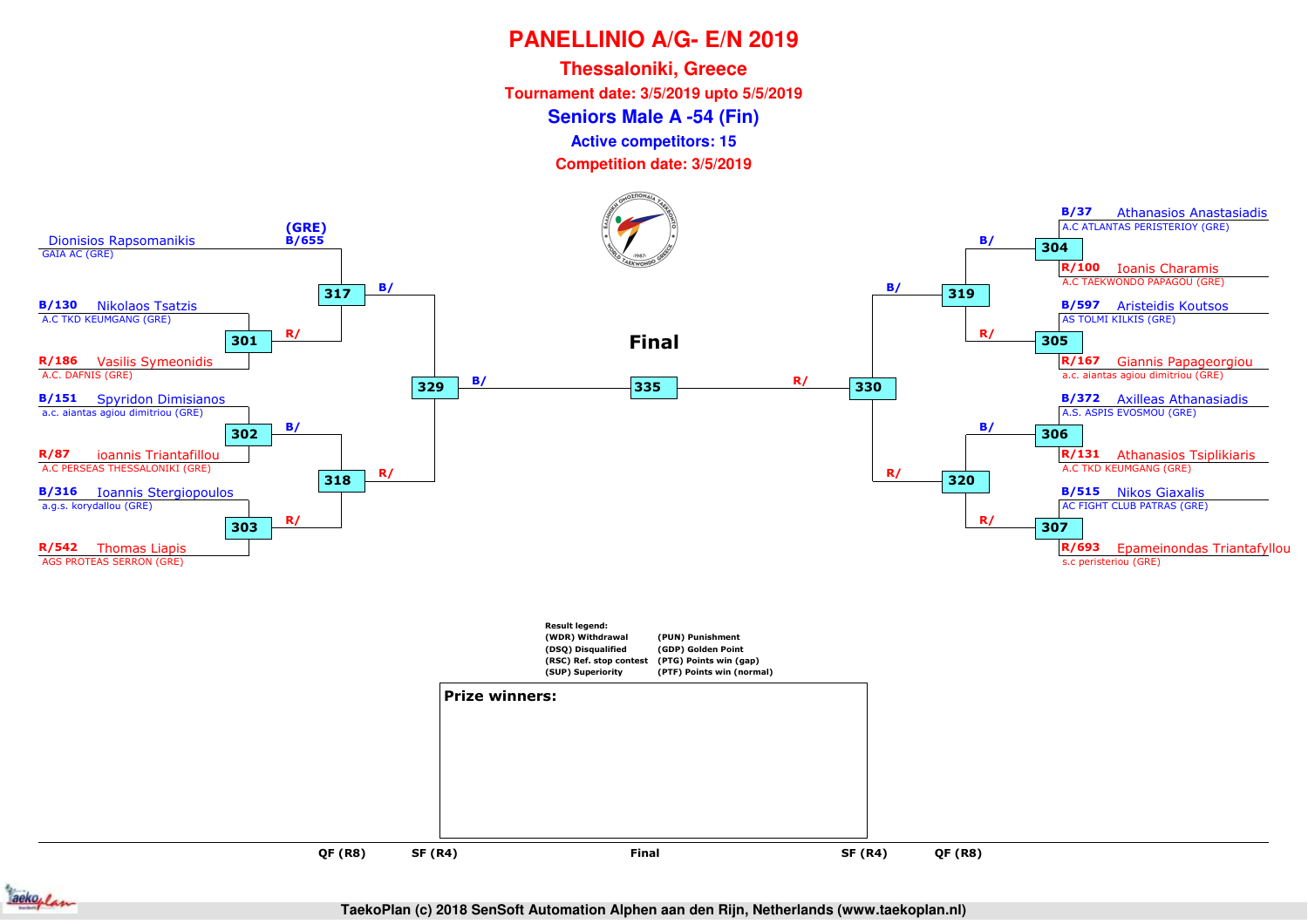

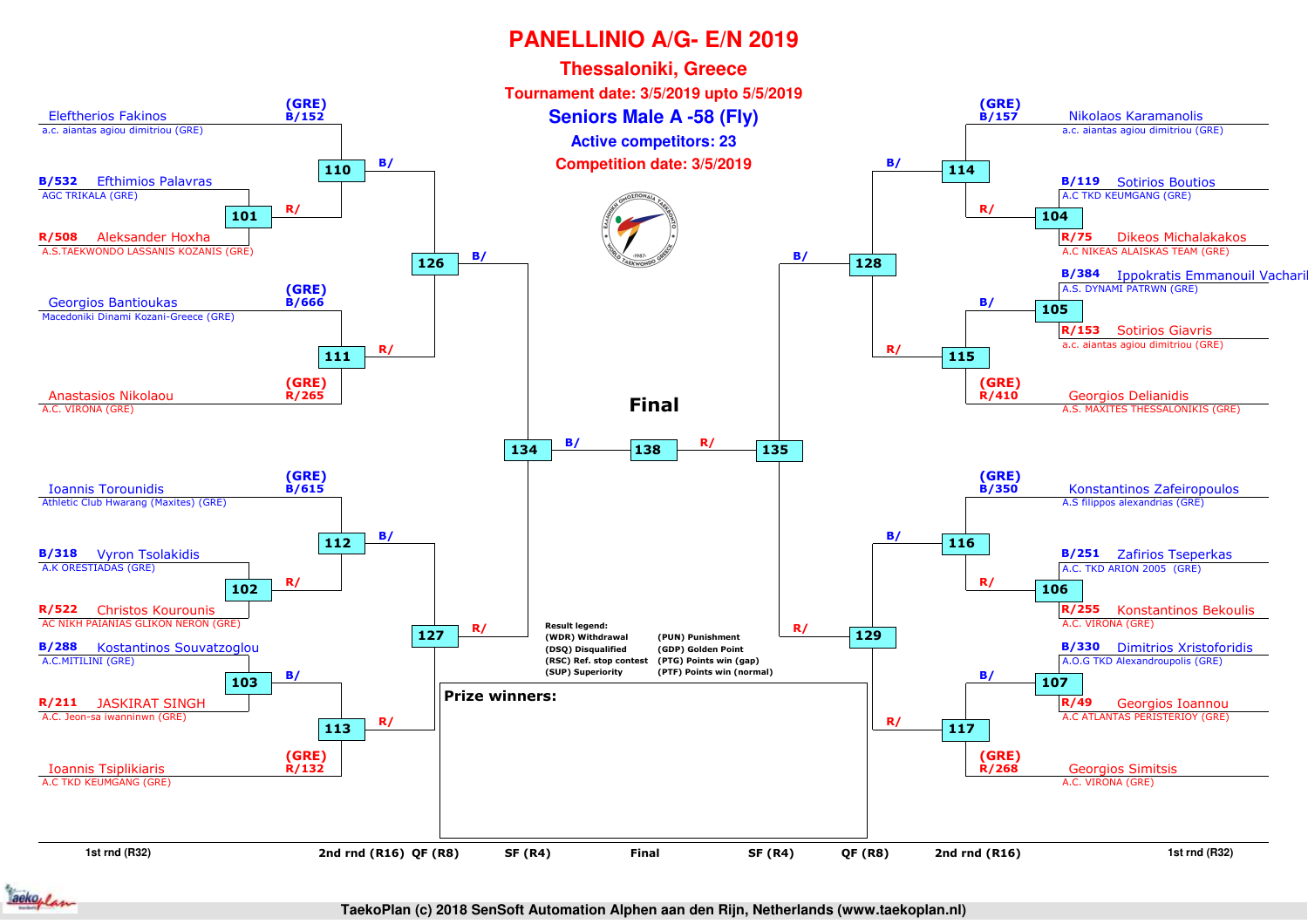

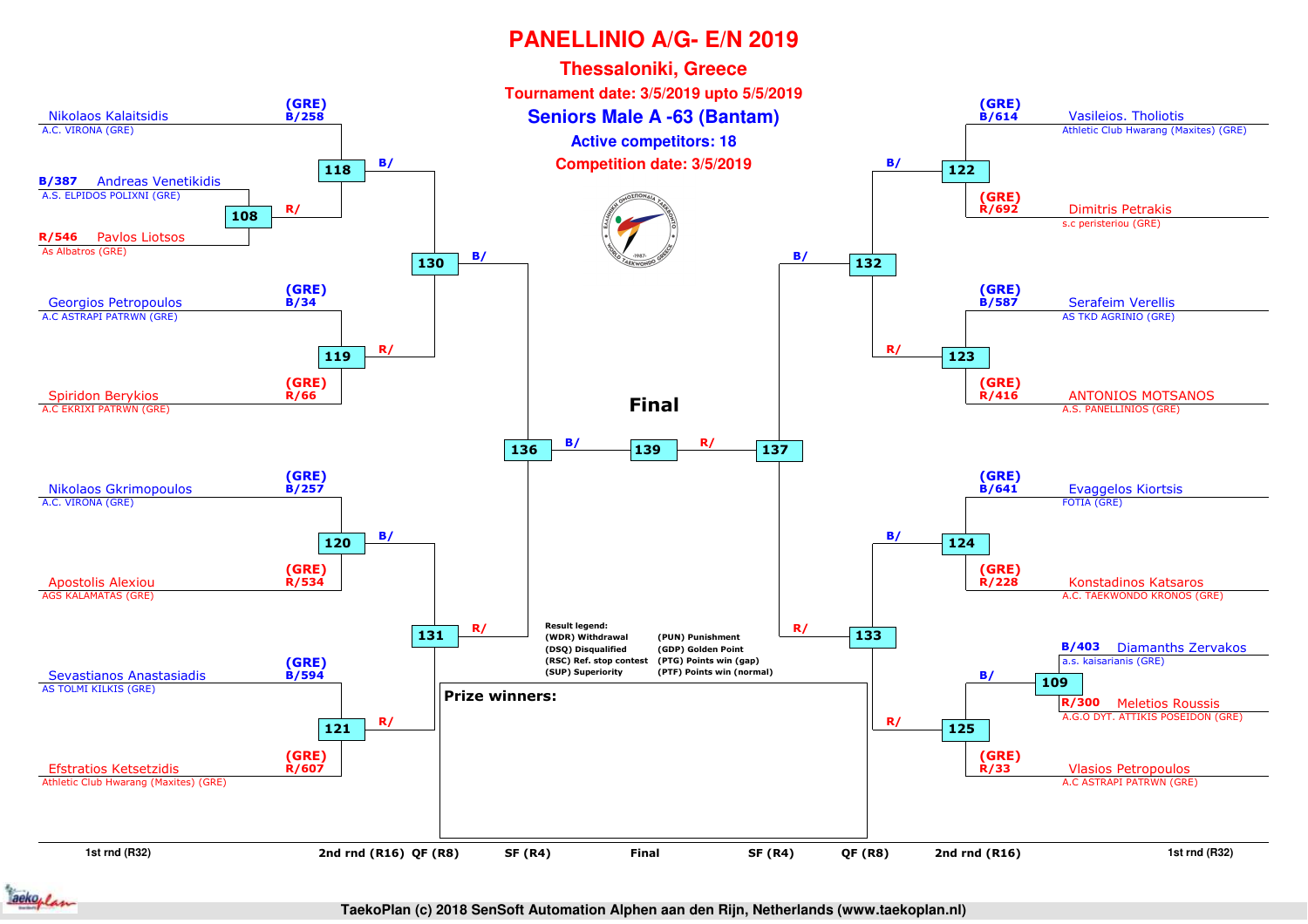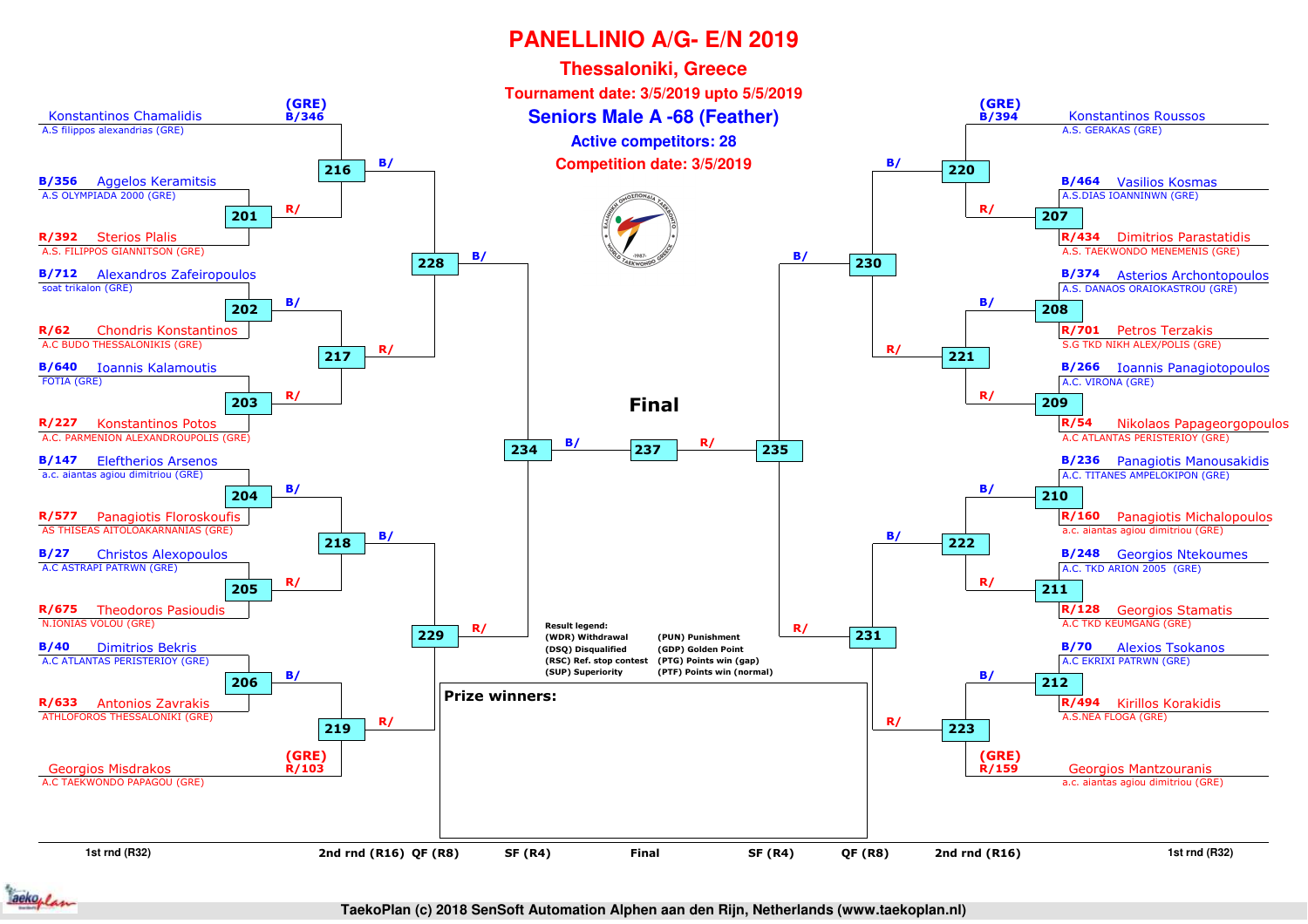

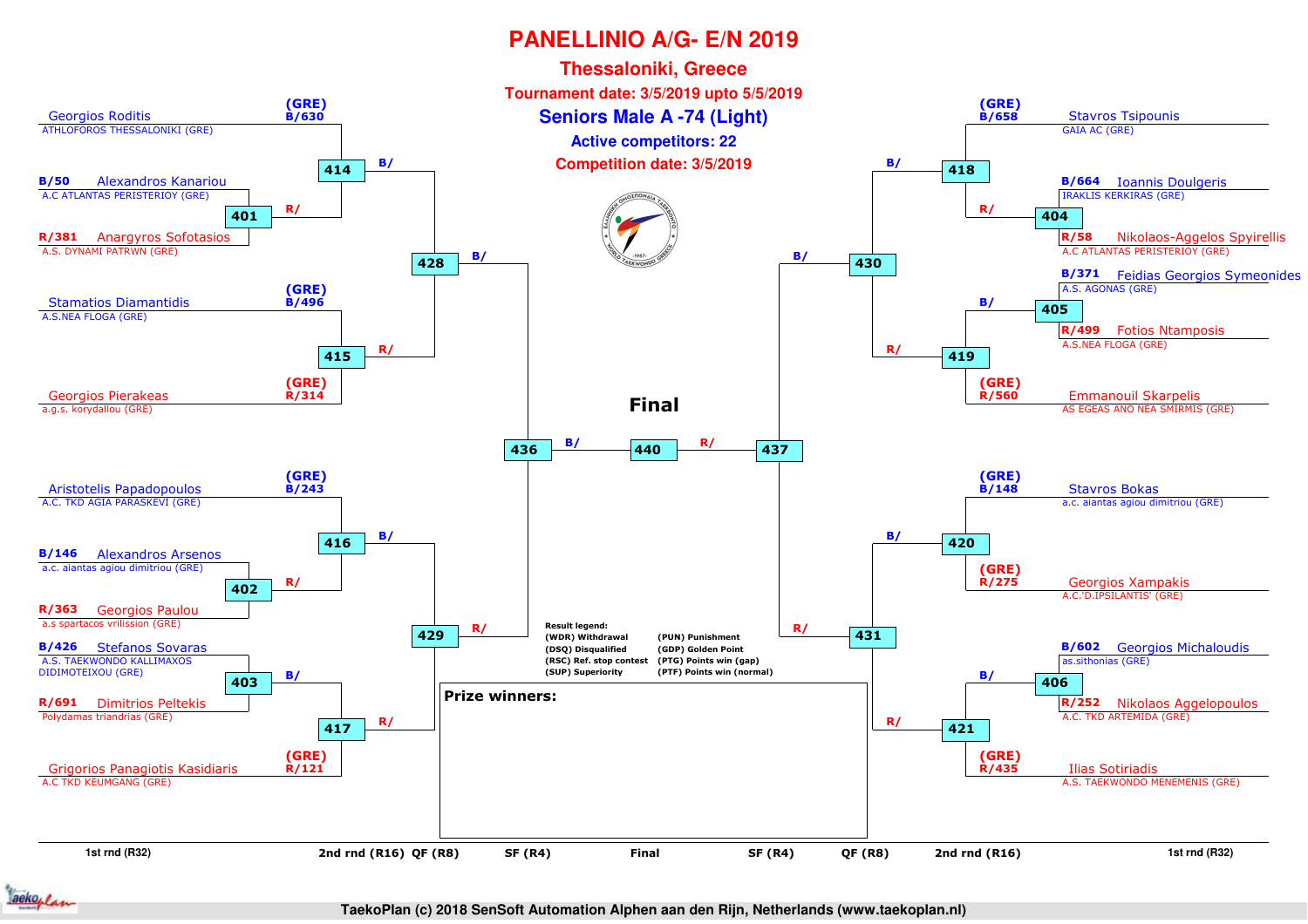**Seniors Male A -80 (Welter)Thessaloniki, GreeceTournament date: 3/5/2019 upto 5/5/2019**

**Active competitors: 15**



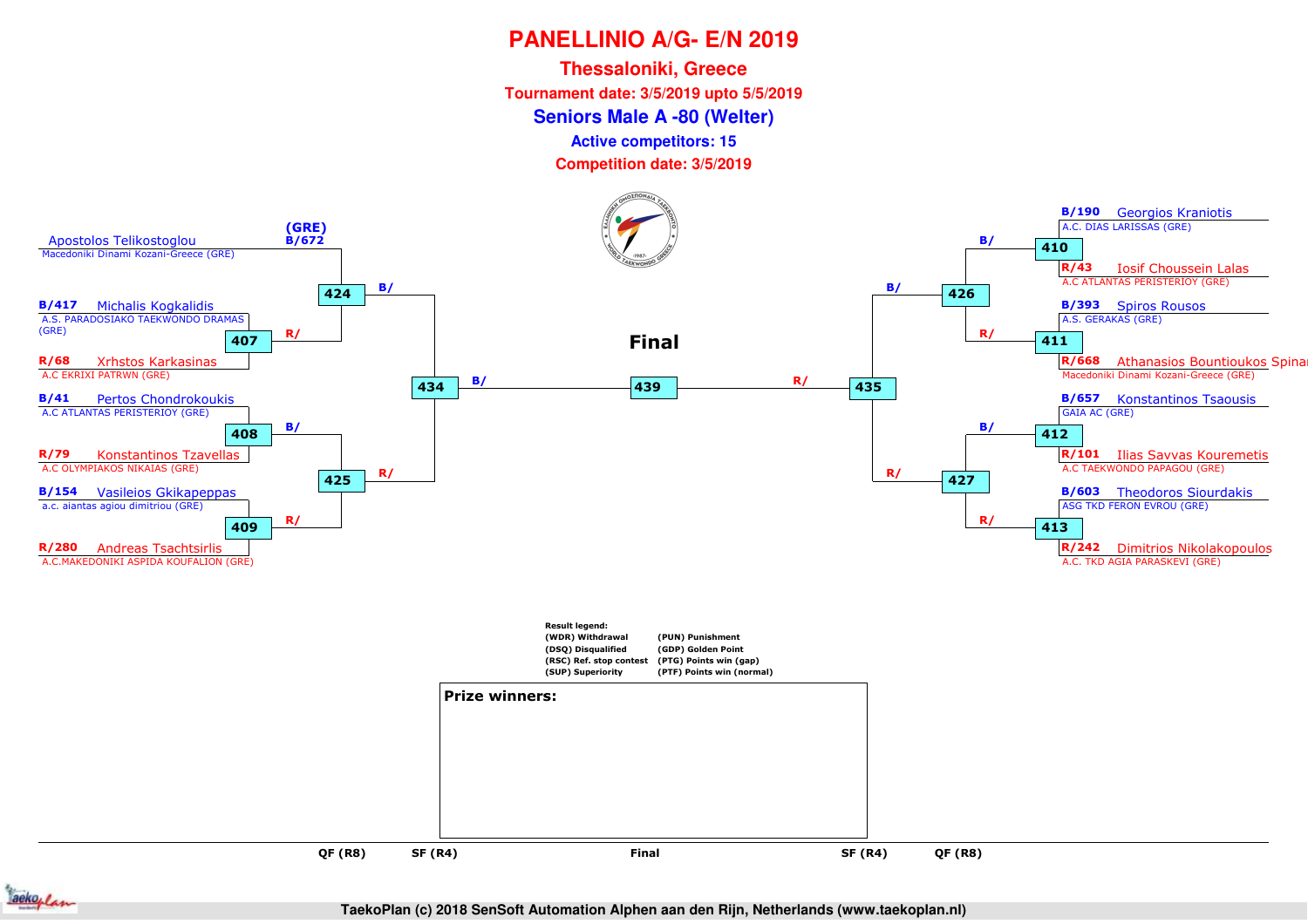**Seniors Male A -87 (Middle)Thessaloniki, GreeceTournament date: 3/5/2019 upto 5/5/2019**

**Active competitors: 10**



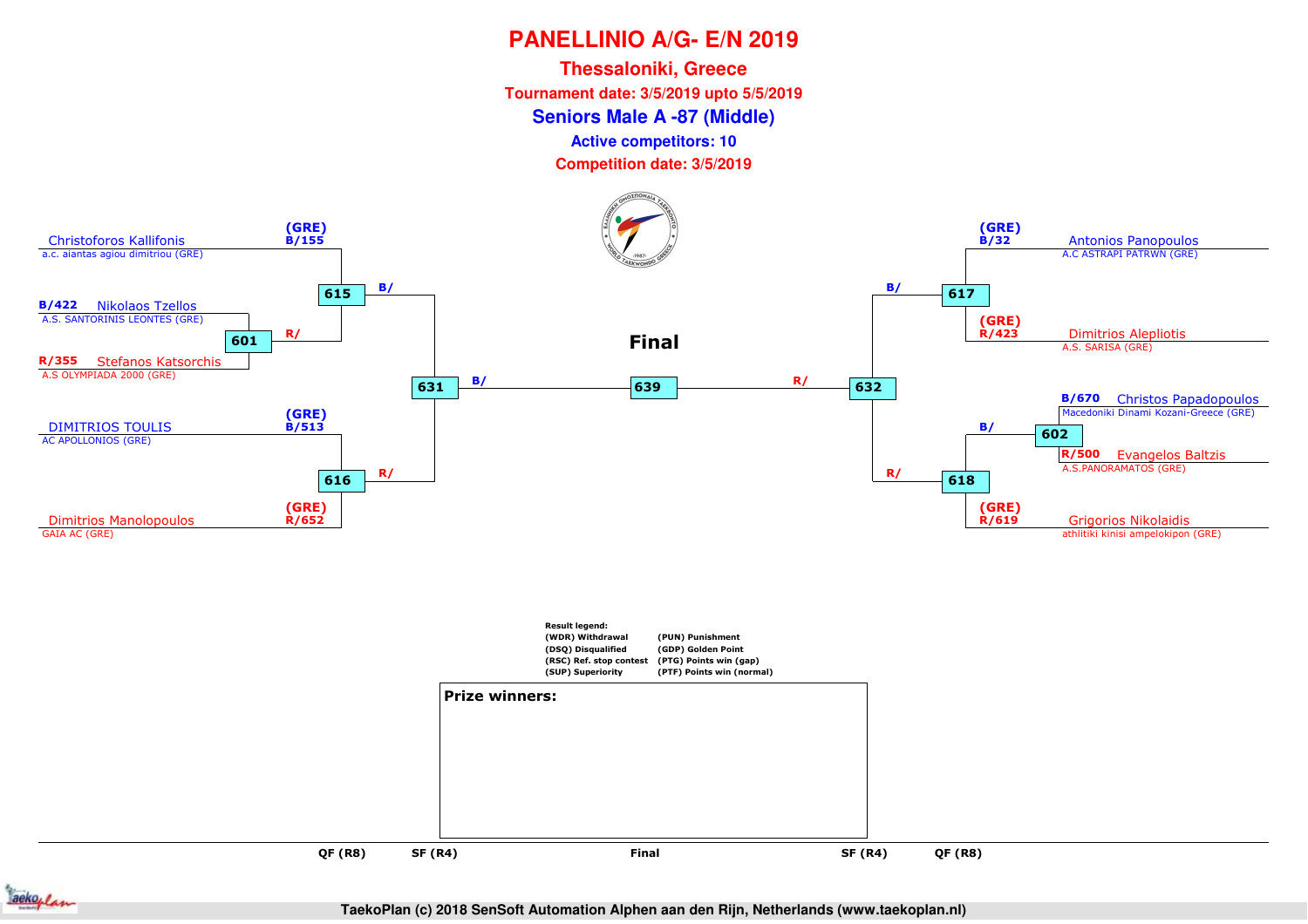**Thessaloniki, GreeceTournament date: 3/5/2019 upto 5/5/2019**

#### **Seniors Male A +87 (Heavy)**

**Active competitors: 11**



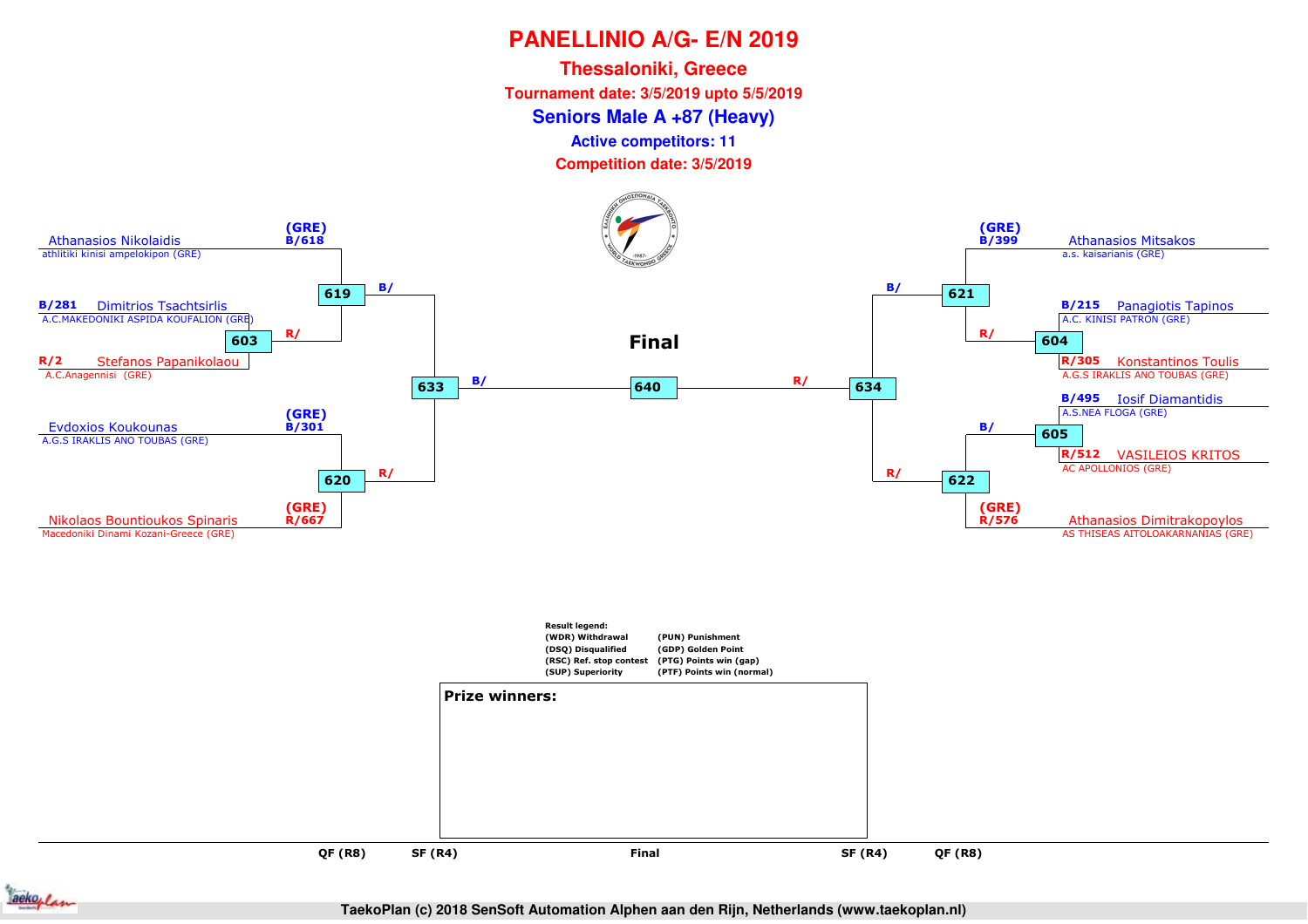**Seniors Female A -46 (Fin)Thessaloniki, GreeceTournament date: 3/5/2019 upto 5/5/2019**

**Active competitors: 14**



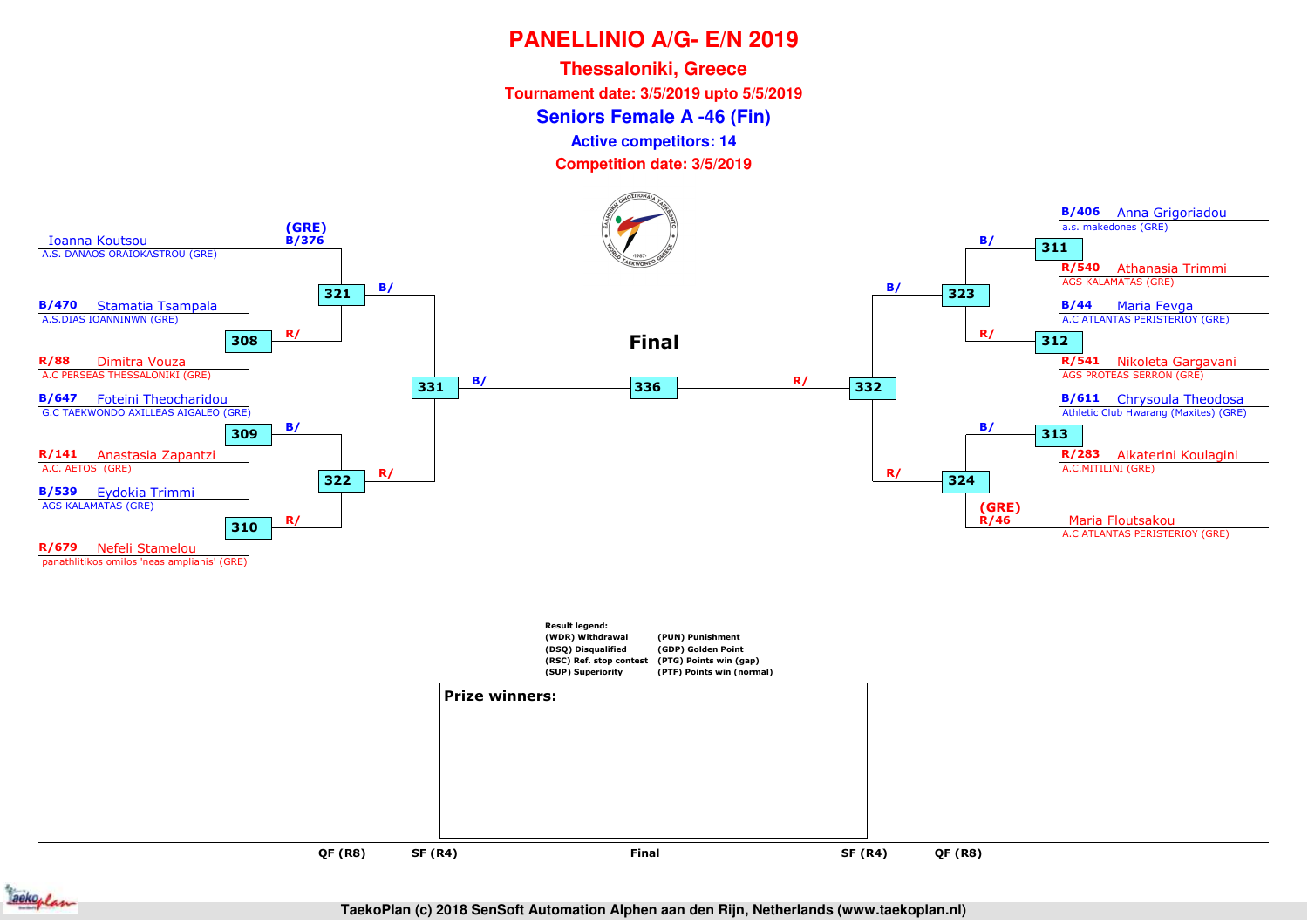**Thessaloniki, GreeceTournament date: 3/5/2019 upto 5/5/2019**

#### **Seniors Female A -49 (Fly)**

**Active competitors: 11**

**Competition date: 3/5/2019**





**QF (R8)**

**SF (R4)**

**TaekoPlan (c) 2018 SenSoft Automation Alphen aan den Rijn, Netherlands (www.taekoplan.nl)**

**QF (R8)**

and **SF (R4)** Final SF (R4)

**Final**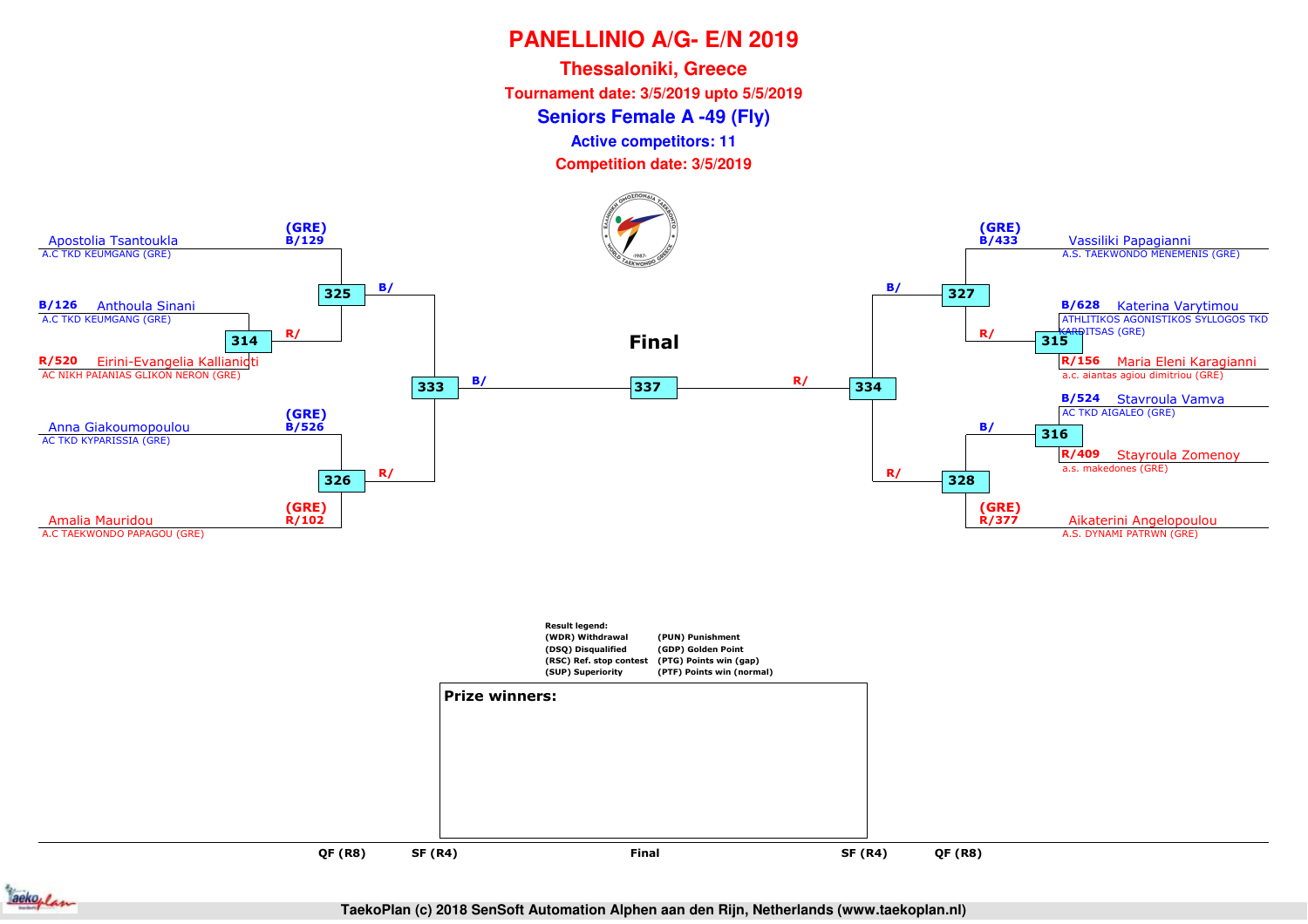**Seniors Female A -53 (Bantam)Thessaloniki, GreeceTournament date: 3/5/2019 upto 5/5/2019**

**Active competitors: 14**

**Competition date: 3/5/2019**





**TaekoPlan (c) 2018 SenSoft Automation Alphen aan den Rijn, Netherlands (www.taekoplan.nl)**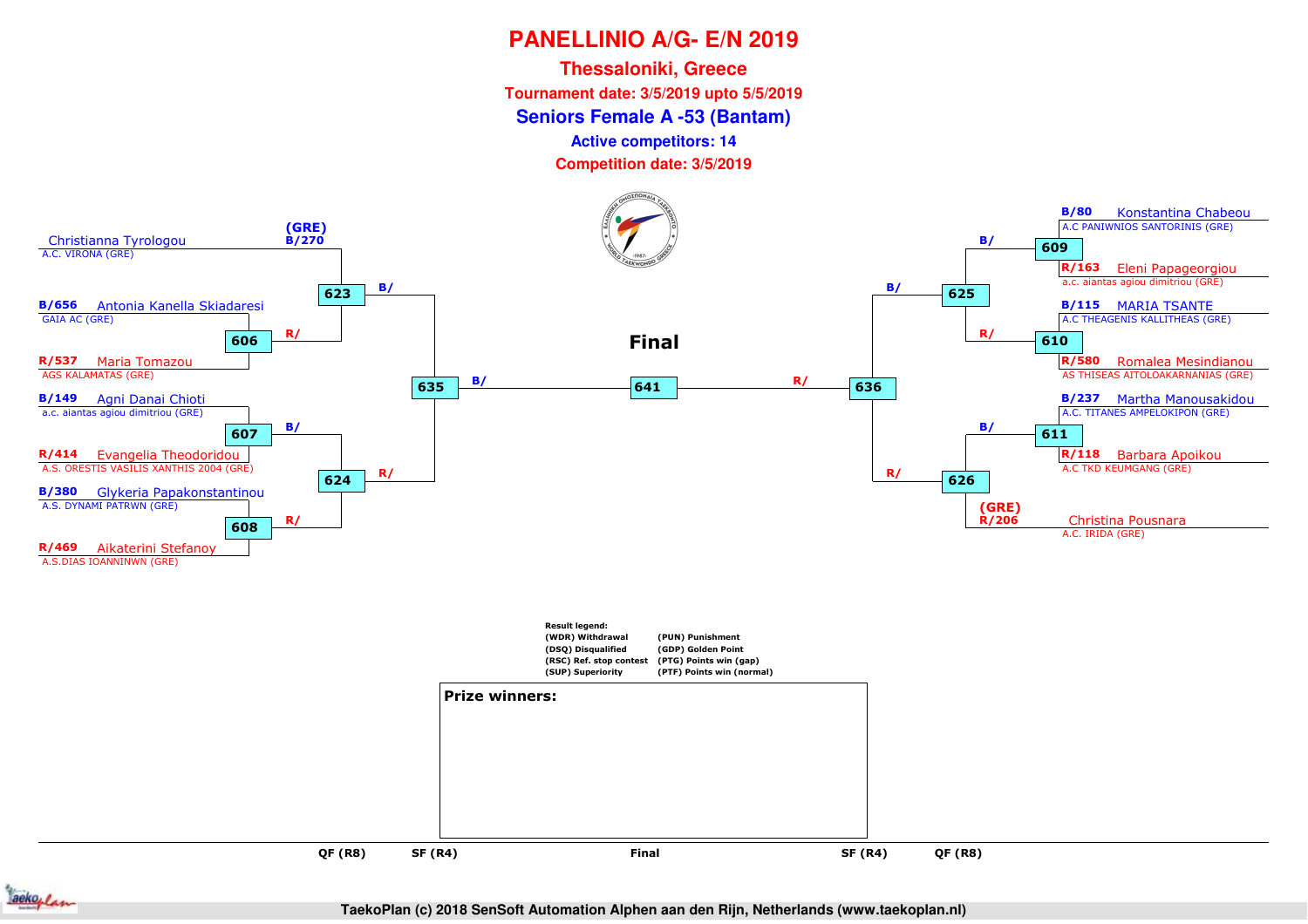

**TaekoPlan (c) 2018 SenSoft Automation Alphen aan den Rijn, Netherlands (www.taekoplan.nl)**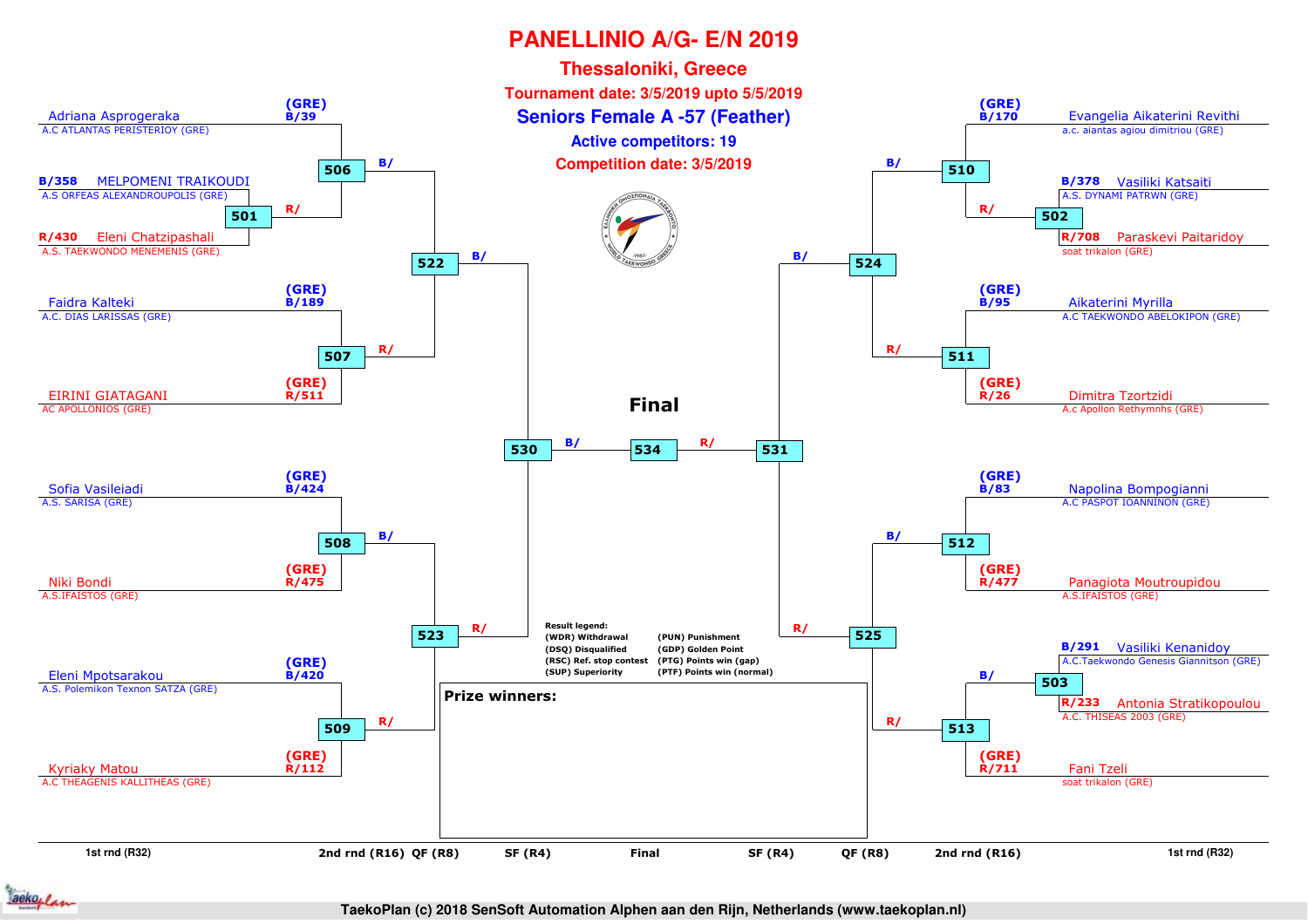

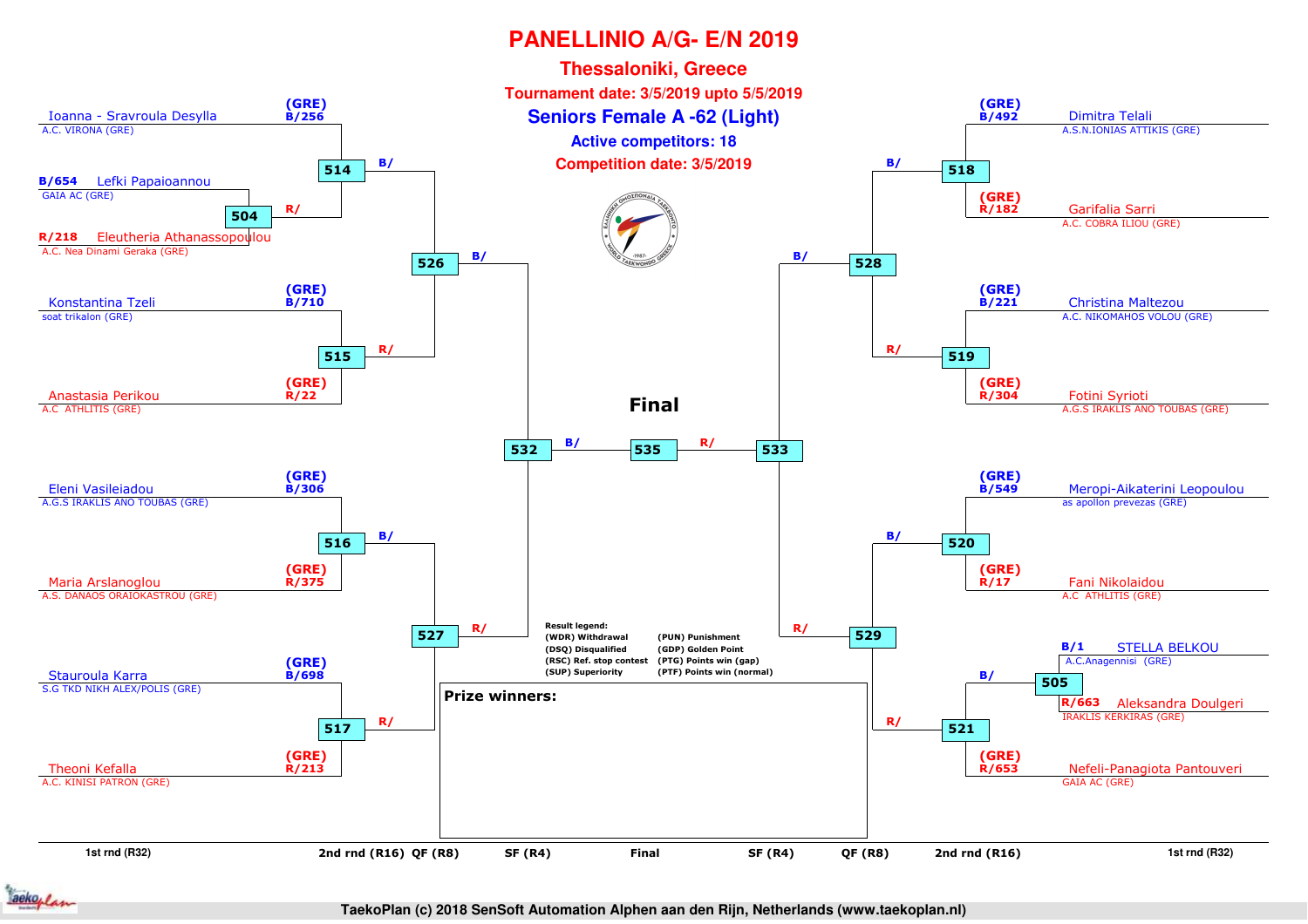**Seniors Female A -67 (Welter)Thessaloniki, GreeceTournament date: 3/5/2019 upto 5/5/2019**

**Active competitors: 11**



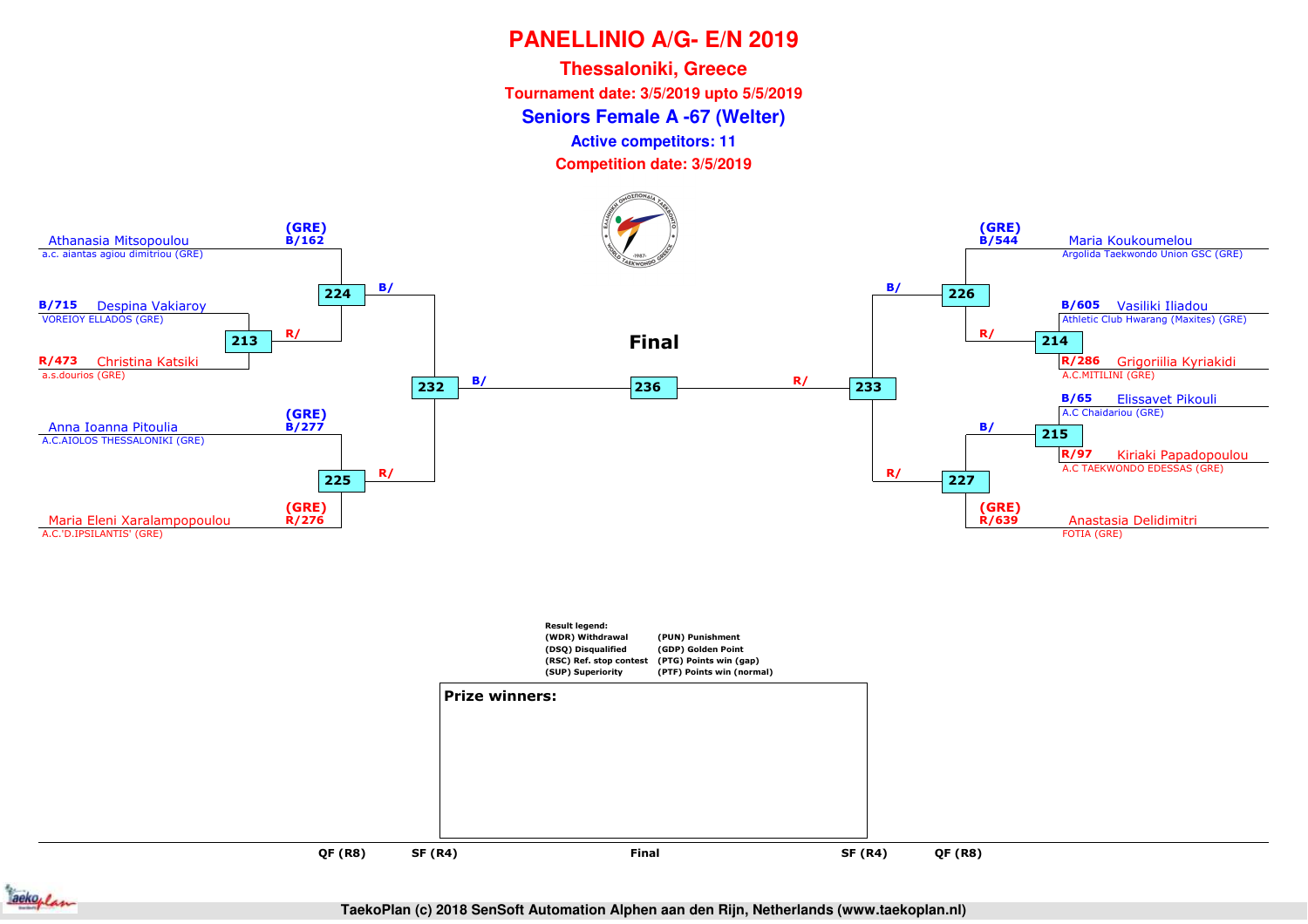**Seniors Female A -73 (Middle)Thessaloniki, GreeceTournament date: 3/5/2019 upto 5/5/2019**

**Active competitors: 11**

**Competition date: 3/5/2019**



**QF (R8)QF (R8)**

**SF (R4)**



**Final**

and **SF (R4)** Final SF (R4)